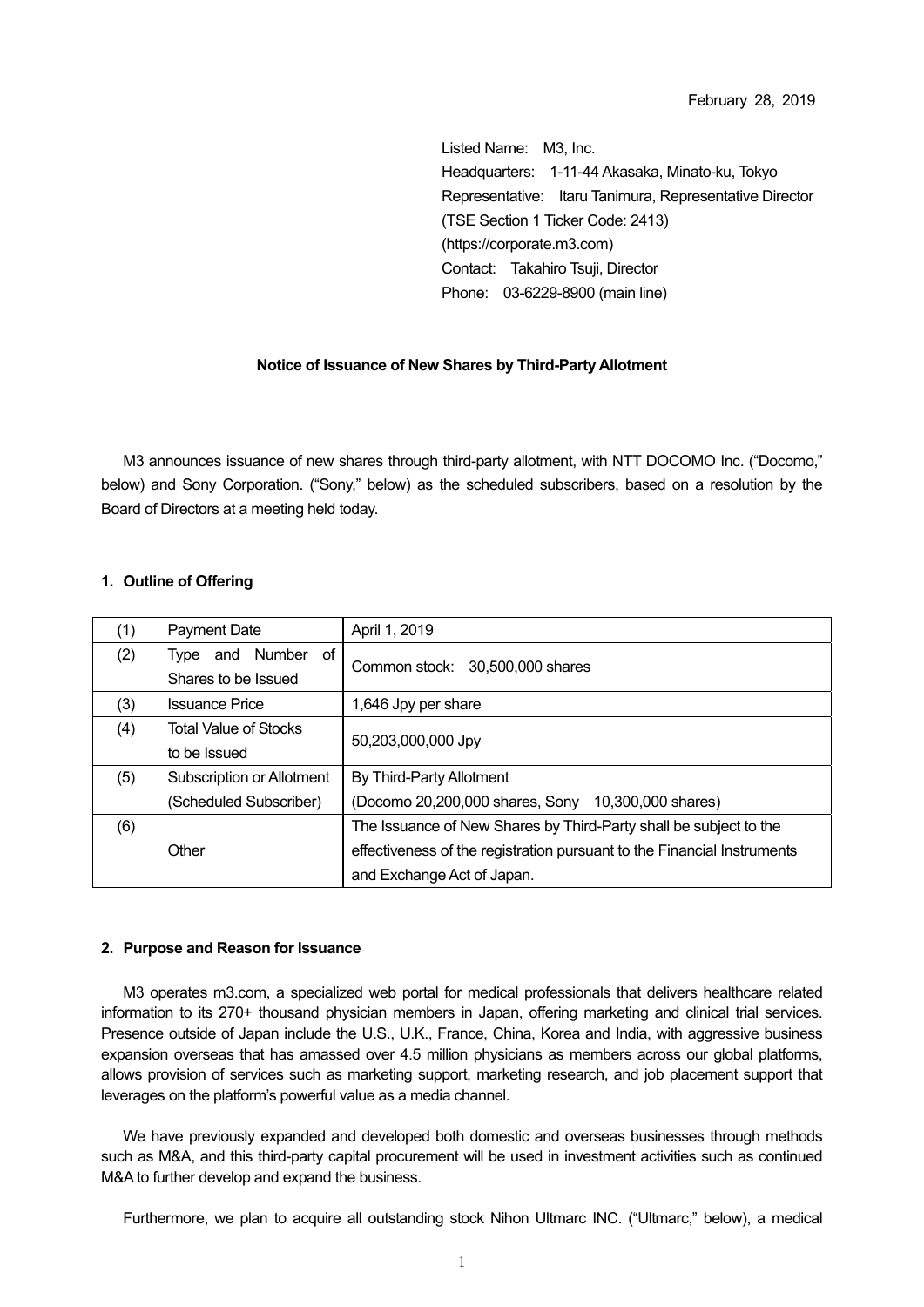database business operator, from Docomo. We have agreed to enter into this capital and business partnership with Docomo with the aim to create a multi-service platform to develop and provide corporate health management solutions that utilize Docomo's unbridled brand power and sales capacity, along with M3's ability to develop unique service such as the M3 Patient Support Program, a health management solution for improving employee health and productivity by supporting determination of the best treatment option for illnesses through utilization M3's physician panel to obtain insights such as second opinions.

In addition to the objective of raising capital in order to acquire all shares of Ultmarc and to fund investments aimed at obtaining and expanding business foundations which includes the establishment of a joint venture company with Docomo as described under "(2) Specific Use of Procured Capital" of "3. Amount of Capital to be Procured, Use of Capital, and Expected Timing of Expenditure," Docomo is a scheduled subscriber to this third-party allotment with aim to also strengthen the cooperative relationship and to increase the efficacy of the alliance.

Furthermore, Sony has been the largest shareholder since establishment of M3. With one of Sony's representative executive officers serving as an outside director for M3, we have received knowledgeable insight and advice in management decisions. Sony is a scheduled subscriber to this third-party allotment with aim to further strengthen the cooperative relationship.

# **3. Amount of Capital to be Procured, Use of Capital, and Expected Timing of Expenditure**

# (1) Amount Capital to be Procured

| D                       | Aggregate Amount to be Paid        | 50,203,000,000 Jpy |
|-------------------------|------------------------------------|--------------------|
| $\widehat{\mathcal{Z}}$ | Maximum Estimated Cost of Issuance | 175,710,500 Jpy    |
| ③                       | <b>Estimated Proceeds</b>          | 50,027,289,500 Jpy |

<Note> 1. Estimated cost of issuance is excluding of consumption tax.

2. Estimated cost of issuance includes items such as legal and registration expenses.

# (2) Specific Use of Procured Capital

# Appropriation plans for above Estimated Proceeds of 50,027,289,500 Jpy as below:

| Specific use of Captial                                                                                        | Expected Amount (Jpy) | <b>Expected Timing of Expenditure</b> |
|----------------------------------------------------------------------------------------------------------------|-----------------------|---------------------------------------|
| Acquisition cost of all shares for Nihon<br>Ultmarc INC.                                                       | 6,600,000,000         | April 2019 $\sim$ June 2019           |
| Capital stock contribution accompanying<br>establishment of the joint venture with<br>NTT DOCOMO INC.          | 245,000,000           | April 1, 2019                         |
| Funding of activities such as acquisition<br>costs for M&As aimed to obtain and<br>expand business foundations | 43,182,289,500        | April 2019 ~ March 2022               |

M3 operates m3.com, a specialized web portal for medical professionals that delivers healthcare related information to its 270+ thousand physician members in Japan, offering marketing and clinical trial services. Presence outside of Japan include the U.S., U.K., France, China, Korea and India, with aggressive business expansion overseas that has amassed over 4.5 million physicians as members across our global platforms, allows provision of services such as marketing support, marketing research, and job placement support that leverages on the platform's powerful value as a media channel.

We have previously expanded and developed both domestic and overseas businesses through methods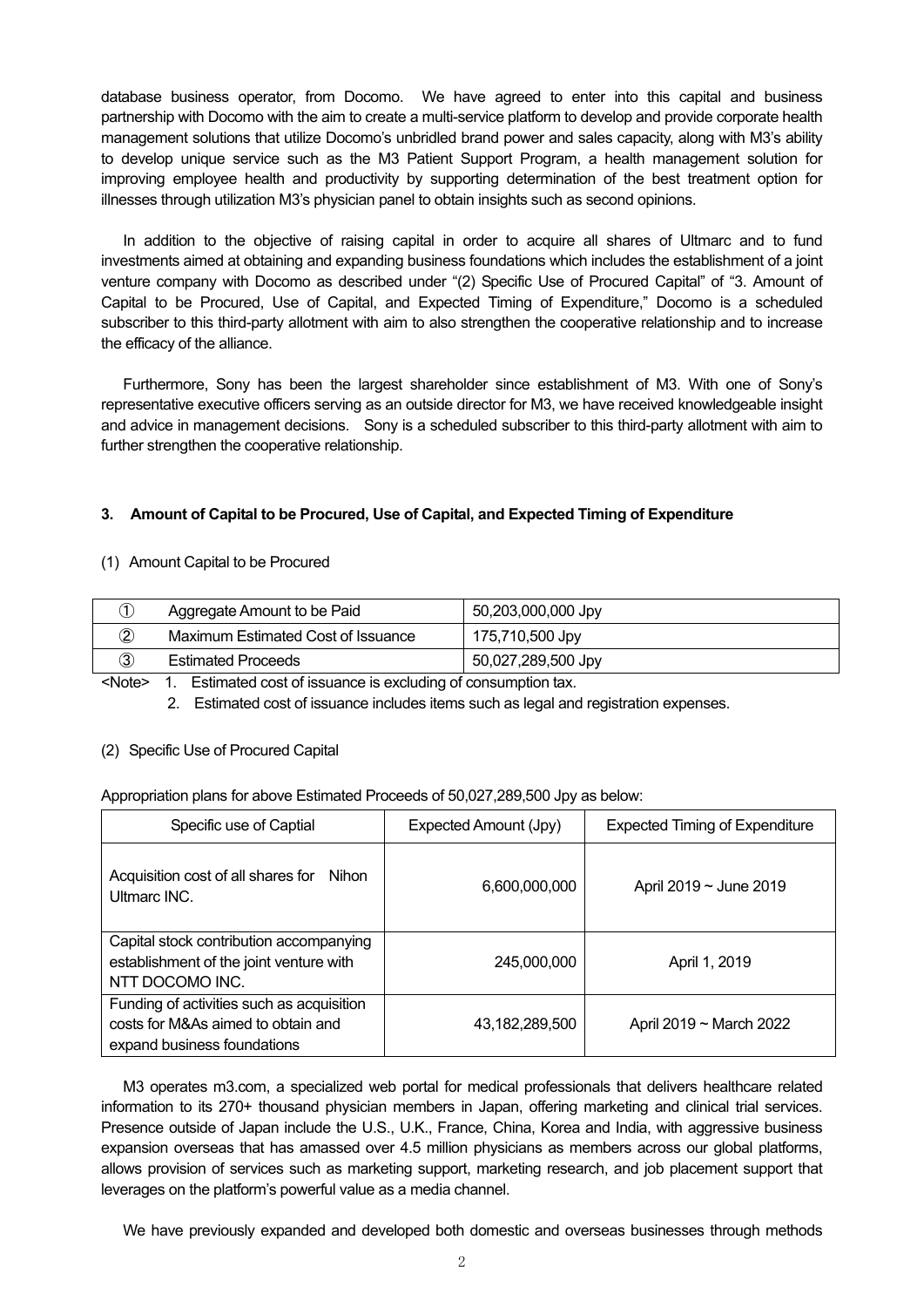such as M&A. Main examples include Health Impetus Private Limited in India (utilizes their physician database to provide services such as medication advice provision) AXIO Medical Holdings Limits (now M3 Medical Holdings LTD, the holding company for Vidal Group which operates a pharmaceutical database business with centers across France, Germany, and Spain), IQUS Limited (developer of "RotaMaster," a roster optimizing software for staff scheduling at medical sites in the UK), iG-Holdings Inc. (the holding company for medical advertising agencies INFRONT Inc. and INSIGHT-T Inc.), Cosmotec Co., Ltd. (a medical device distributor and consultancy), Y's, Inc. (operator of Stroke Rehabilitation Centers), Sofiamedi Corp. (operator of at home nursing care business), and Wake Research Holdings, LLC (clinical trial site management company in the U.S.). We plan to use the capital raised through this third-party allotment for continued aggressive investment such as in M&As geared towards expanding and developing our business.

M&As aimed at expanding the business foundation is expected to encompass both domestic and overseas assets across each of the Medical Platform, Evidence Solution, Career Solution, Overseas, and Other Emerging Businesses segments, and may also include minority investments in venture companies and funds that show potential for significant synergies with our group.

Furthermore, M3 will be acquiring shares of Ultmarc, a medical database business operator, from Docomo as of April 2019 (Details can be found in the press release "Note of Acquisition and Consolidation of Nihon Ultmarc INC." released on February 28, 2019) through the appropriation of 6.6 billion yen in capital. Through this acquisition, M3 aims to fortify the foundation of M3's Medical Platform services surrounding marketing support and market research provided for healthcare related corporates.

In addition, as stated in section "2. Purpose and Reason for Issuance," in accordance with the capital and business partnership and joint venture agreement with Docomo, a 245 million yen capital contribution (M3 stake; 49%) will be made to establish empheal inc. as a joint venture in April 2019. This capital includes funding and investments for business expansion such as service development, maintenance, sales, and marketing activities.

There is no other specific M&As planned at the moment, however, considering the M&A investments amounting to 13.5 billion yen over the past 2 years, further investments amounting to over 40 billion yen by the fiscial year ending March 2022 is expected. The capital gained through this allotment will be in part allocated to such M&A activities, and any concrete deal will be promptly announced as they manifest.

Unappropriated capital after the expected expenditure period, it will continue to be allocated towards activities such as M&As to acquire assets that will fortify and expand the business foundation. Capital will be invested in assets such as highly secure financial instruments until appropriated.

#### **4. Rational for Usage of Funds**

Appropriation of funds gained through this third party allotment for purposes stated above under ""(2) Specific Use of Procured Capital" of "3. Amount of Capital to be Procured, Use of Capital, and Expected Timing of Expenditure," will assist in improving M3's enterprise value, and ultimately contribute to increasing the profits for our existing shareholders, and therefore has been deemed rational.

### **5. Rational for Terms of Issuance**

#### (1) Basis for Calculation and Specific Details for the Amount to be Paid

Issue price will be 1,646 yen (all prices rounded to the nearest yen), the average of the closing prices of M3 stock listed on the Tokyo Stock Exchange Section 1 over the period of one month leading up to the day prior to the Resolution of the Board of Directors date ("resolution date," below) (February 27, 2019).

The issue price is at a 9.81% discount to the closing price of the day prior (February 27, 2019) to the resolution date. It is also at a 1.17% premium to the average price of 1,627 yen over the period of three months leading up to the day prior to the resolution date, and at a 14.32% discount to the average price of 1,921 yen over the six months leading up to the day prior to the resolution date (this calculation incorporates the effect of the two for one stock split executed on October 1, 2018.)